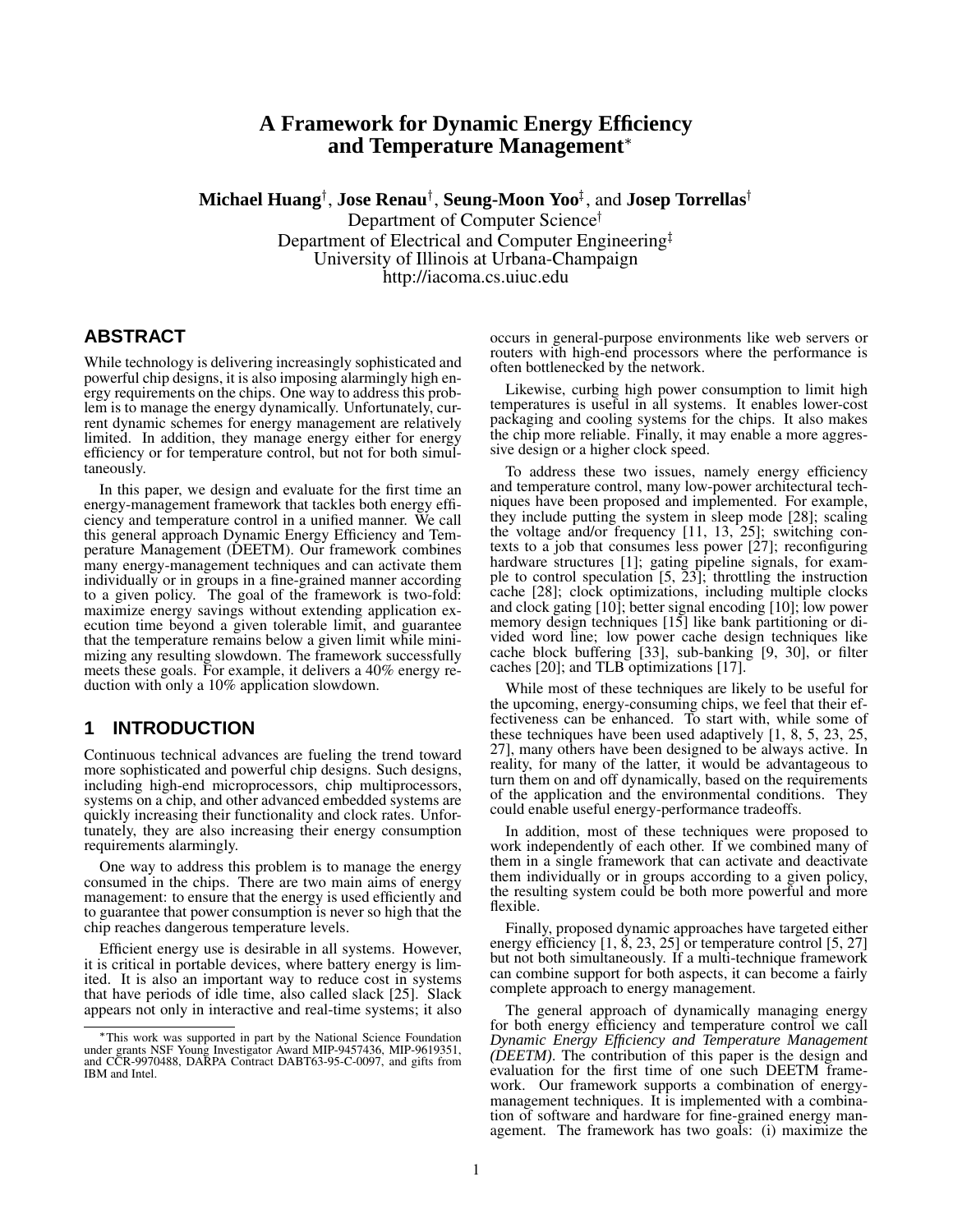savings of energy in the chip without extending the execution time of the application beyond a given tolerable limit, and (ii) guarantee that the temperature of the chip remains below a given limit while minimizing any resulting slowdown. In our evaluation, we show that the framework satisfies these goals. For example, it delivers a 40% energy reduction with only a 10% application slowdown.

This paper is organized as follows: Section 2 presents the design and implementation of our framework for DEETM; Section 3 discusses how we evaluate it; Section 4 evaluates the framework; and Section 5 presents related work.

# **2 A FRAMEWORK FOR DEETM**

In this section, we describe our framework for DEETM: its main ideas (Section 2.1), the algorithm used (Section 2.2), the software interface (Section 2.3), some related issues (Section 2.4), and the techniques included in the framework (Section 2.5).

# **2.1 Main Ideas**

Advanced chips can benefit from a dynamic framework that manages energy in a fine-grained manner to accomplish two goals. The first one is *temperature control*: guaranteeing that the temperature of the chip remains below a given limit while minimizing any slowdown. The second goal is *energy efficiency control*: maximizing the savings of energy in the chip without extending the execution of the application beyond a tolerable limit.

For the framework to be versatile, it should include multiple techniques for energy management. Different techniques may target the energy consumption in different components of the chip, for example processor cores, I-caches, D-caches, or DRAM arrays. They may, instead, target the same component but do so with a different energy-performance tradeoff. In such an environment, the framework can dynamically activate the techniques individually, concurrently, gradually with a priority order, or even in a mutually exclusive manner.

As initial support for the framework, we assume that the chip contains a distributed thermal sensor along the lines of the PowerPC [28] and a counter with the number of instructions executed. In addition, it contains two registers, *MaxTemp* and *MaxSlowdn*, which are set in software with the maximum temperature allowed and the maximum job slowdown that can be tolerated, respectively.

# **2.2 Algorithm Description**

Our framework includes two algorithms: a temperaturelimiting one called *Thermal* and an energy-saving one called *Slack*. They try to satisfy the first and second goals discussed above, respectively. These algorithms control the activation of a set of energy-management techniques.

At any given time, the set of techniques that are active is called the *Current Set*. These techniques may have been selected by the Thermal or by the Slack algorithm. The set of techniques that are selected by the Thermal algorithm is called the *Thermal Set*.

The two algorithms work as follows. When the Thermal algorithm runs, it compares the current temperature to the temperature limit. Depending on the result, it may add or subtract one technique to or from the Thermal Set. When the Slack algorithm runs, it first deactivates the Current Set to measure the baseline IPC value of the application. Then, it activates the Thermal Set and possibly additional techniques until the new IPC shows that the tolerable slack is used up.

To adapt to changing conditions, these algorithms run periodically. The period between runs we call *Macrocycle*. Since the two algorithms do not need to have the same period, we define a thermal macrocycle and a slack macrocycle (Figure  $1-(a)$ ).

The thermal macrocycle should be set roughly to the time taken by the thermal sensor to detect a change in temperature after a technique is activated. Since heat transfer occurs at the ms level [31], the thermal macrocycle has to be of the order of a few ms, possibly 1-15 ms. If the macrocycle is too short, the Thermal algorithm will overreact, since there is not enough time to feel the effect of any newly activated technique. However, if it is too long, we risk damaging the chip with a temperature that is over the limit for too long. The appropriate length of the macrocycle is different in each system. It depends on the heat dissipation characteristics of the chip and the sophistication of the distributed thermal sensor.

Selecting the slack macrocycle is not as delicate. However, since the Slack algorithm decides what fraction of the time to activate each technique for, based solely on the IPC at the beginning of the macrocycle, we need to pay attention to two issues. First, the macrocycle should be short enough not to miss significant changes in application behavior. Otherwise, the resulting slowdown may be very different than initially expected. In practice, a macrocycle of the order of a few ms, possibly 1-15 ms, is appropriate.

The second issue is that slack macrocycles should all have the same duration and not be cut off short. The reason is that, when the Slack algorithm runs, its calculations use the expected duration of the macrocycle to decide the length of time to activate each technique for. Cutting the macrocycle short makes such calculations inaccurate. We will see later how we address this issue.

In the following, we describe the two algorithms in detail. Note that both algorithms want to deliver large energy reductions without excessive slowdowns. Consequently, they prefer techniques that minimize the product of the energy consumed by the application times the execution time (*energydelay product* [10]). As a result, both algorithms pick the techniques to activate in the same order. Such order follows a ranking set up by the OS or application based on the expected energy-delay product impact of each technique.

## **Thermal Algorithm**

The Thermal algorithm is typically implemented as an interrupt handler in the OS. Alternatively, it could be implemented in hardware. The algorithm is shown in Figure 1- (b). If the thermal sensor indicates a temperature higher than *MaxTemp*, the next highest-priority technique not yet in the Thermal Set is added to it. Otherwise, if it indicates a temperature lower than a low-threshold value *MinTemp*, the lowestpriority technique in the Thermal Set is removed.

If we have added a new technique to the Thermal Set, before leaving the algorithm, we set the Current Set to the maximum of Current and Thermal Sets. This is done to ensure that the new technique is immediately active. If a technique was removed from the Thermal Set, however, it cannot be removed from the Current Set until the Slack algorithm runs.

*MinTemp* is set to minimize instability. A sophisticated design can keep a different *MinTemp* for each of the techniques. To choose the appropriate *MinTemp* for a given technique, we can use past profiles to estimate the temperature reduction that the technique delivers under usual conditions. Then, we set *MinTemp* to slightly less than *MaxTemp* minus the average value of such a temperature reduction. With this approach,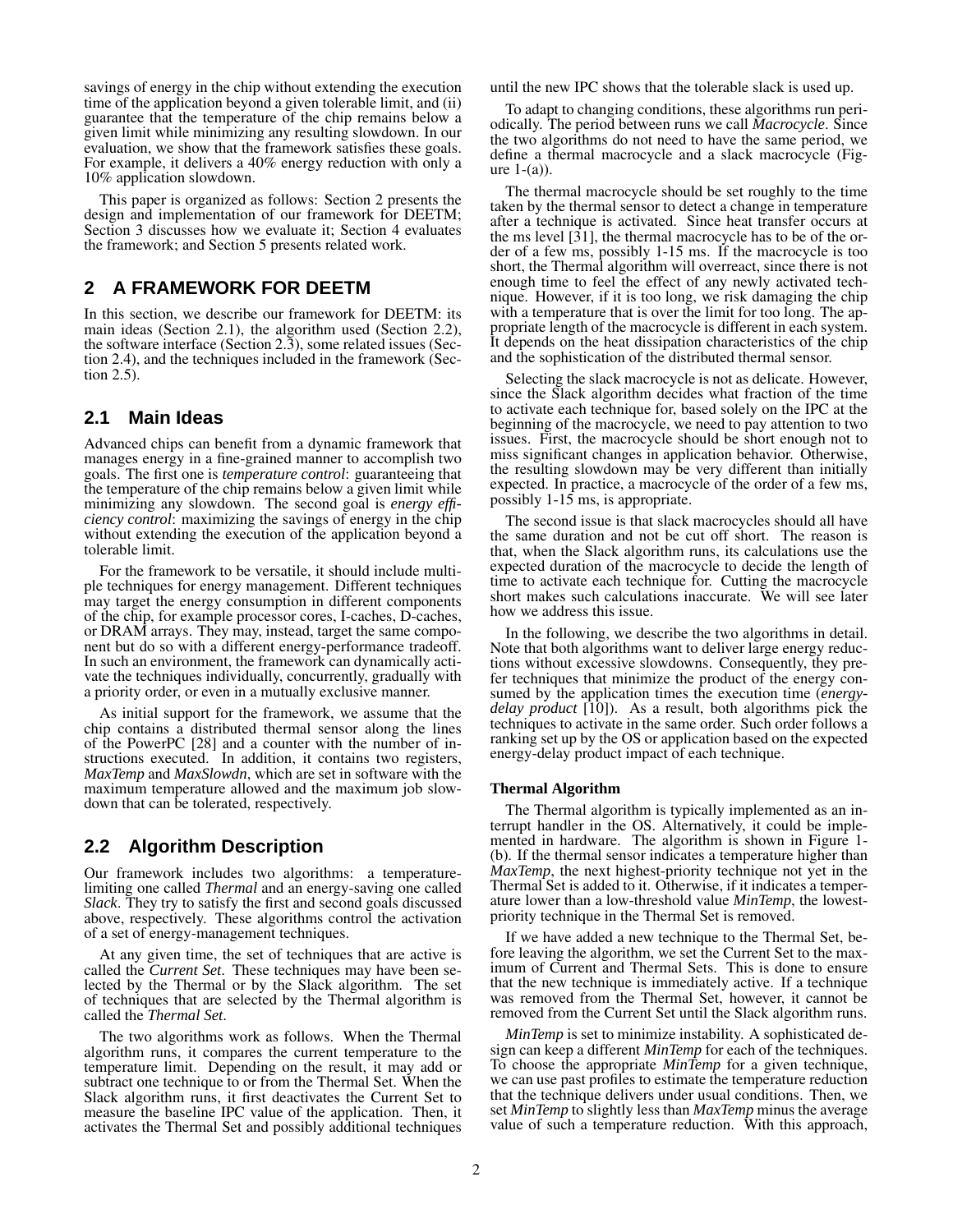

Figure 1: Algorithms used in our framework.

we minimize the chances that the deactivation of a technique brings us back to over *MaxTemp*.

Note that, in some cases, we may not be able to prevent the temperature from rising over the limit. For example, such a situation may be caused by a virus. For this reason, the chip must include support for a thermal crisis. One possible such support is shown in Figure 1- $(c)$ : if the temperature reaches a *CrisisTemp* temperature, the hardware unconditionally sets the system to sleep until the temperature is safely lower than *CrisisTemp*.

## **Slack Algorithm**

The Slack algorithm is implemented in hardware instead of as an OS routine. The reason is that, every time that it runs, it needs to repeatedly measure the number of instructions executed by the application at  $\mu$ s-level intervals. After several such measurements in the background, the algorithm makes the decision. These intervals we call *Microcycles* (Figure 1- (a)). We will see that, for higher accuracy, a microcycle is of the order of a few  $\mu$ s.

The Slack algorithm is shown in Figure 1-(d). If no slowdown can be tolerated, the Current Set is simply set to the Thermal Set. Otherwise, the Current Set is deactivated so that the hardware can measure the stable baseline IPC of the application. To compute the IPC, the hardware reads at microcycle intervals the counter of instructions executed. It may take several readings until a reasonably stable IPC is obtained. Note that by deactivating all techniques for several  $\mu$ s we do not risk a dangerous temperature surge because the time is too short.

We then set the Current Set to the Thermal Set and, to find out the resulting slowdown, calculate the new *effective* IPC. The new effective IPC is the new measured IPC plus a correction if the Thermal Set includes techniques that change the clock frequency.

With this new effective IPC, we can compare the slowdown caused by setting the Current Set to the Thermal one, to the maximum tolerable slowdown (*MaxSlowdn*). If *MaxSlowdn* is higher, we augment the Current Set with the next highestpriority technique not yet in it and again measure the effective IPC. This process is repeated until the application slowdown is equal to or higher than *MaxSlowdn*. If the slowdown is higher than *MaxSlowdn*, the last technique that has been added to the Current Set is marked as active for only a fraction of the Slack macrocycle, such that the final slowdown ends up being no higher than *MaxSlowdn*. The only exception is when this last technique added belongs to the Thermal Set, in which case, it cannot be deactivated. Finally, when we reach this point, the algorithm exits.

Every time that we go through the loop of adding a new technique to the Current Set, the hardware may need to take several measurements spaced one microcycle apart, until a stable IPC is obtained. Unfortunately, it is possible that, at the same time, the application also goes through a change in its regime that induces a change in IPC. In this case, to avoid confusing our algorithm, we proceed as follows. If the effective IPC suddenly becomes higher after activating a technique, it is clear that the regime changed. If we pressed on with more techniques until we reached the original target IPC, we would be slowing down the application beyond the tolerable limit. Consequently, as shown in Figure 1-(d), we stop the algorithm and restart it from the beginning.

If, instead, the regime change is in the opposite direction, our algorithm will not notice it: we will assume that the technique just activated is solely responsible for the large IPC reduction. However, this is fine. Our algorithm will end up producing a conservative solution: in the final system, the true slowdown relative to the baseline execution will be less than it could be tolerated. Consequently, the end user is not negatively affected.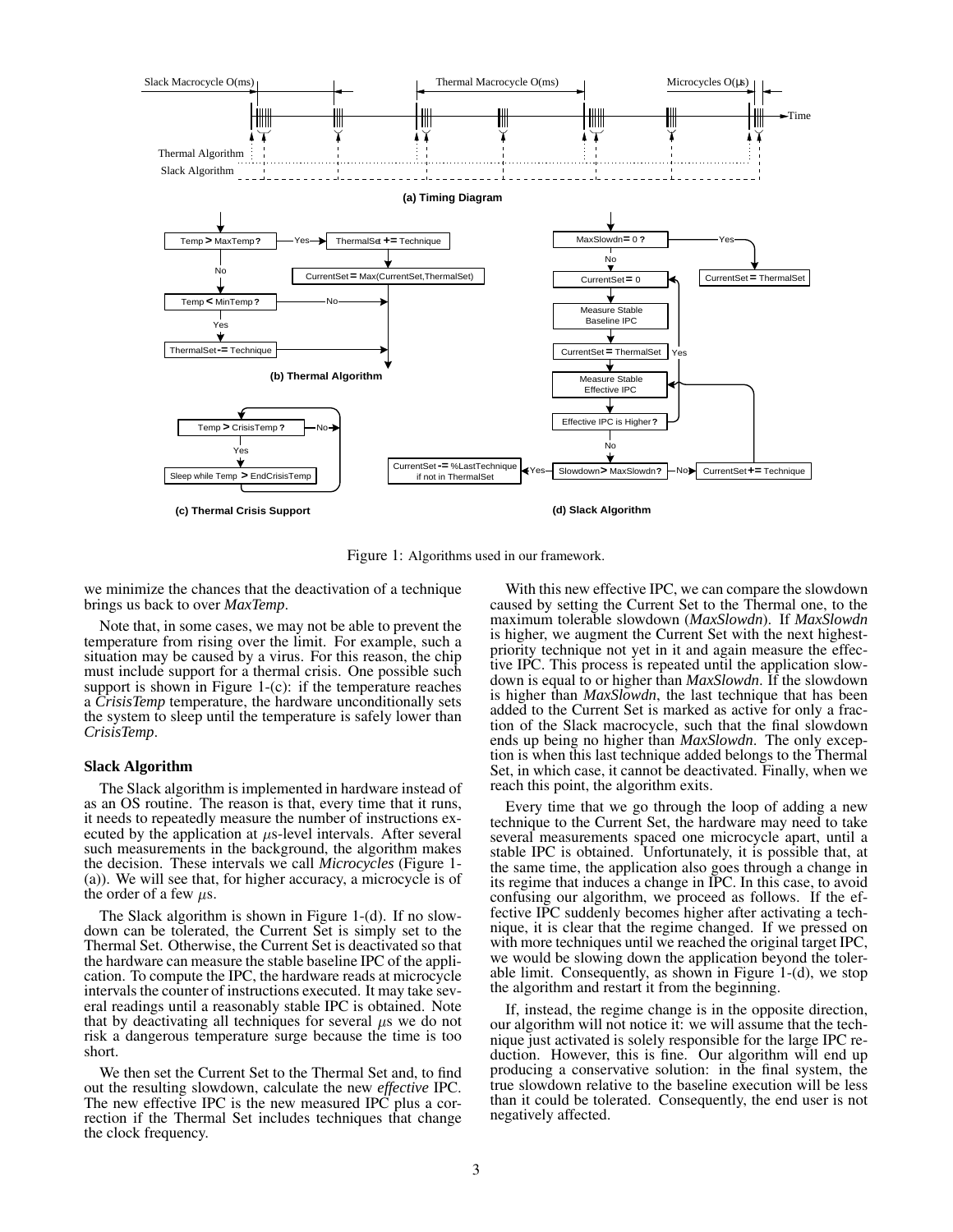Note that some of the techniques used may have non-trivial activation delays. Such is the case, for example, for voltagefrequency scaling, which takes  $10\n-20$   $\mu$ s to activate or deactivate [11]. Such delays, however, are negligible compared to the duration of a macrocycle. For example, if a slack macrocycle takes 2 ms, activating and deactivating voltagefrequency scaling takes only about 2% of the macrocycle. Furthermore, because the impact of voltage-frequency scaling on the IPC is fairly predictable, we do not need to deactivate it at every beginning of a macrocycle to estimate the baseline IPC. This fact further reduces overhead.

Finally, since both the Thermal and the Slack algorithms may update the Current Set, we need to prevent inconsistencies. To this end, and also to ensure that slack macrocycles are not cut off short, we propose the following timing (Figure 1-(a)). We choose the slack macrocycle so that a thermal one contains several slack macrocycles plus a few  $\mu$ s. After the OS has executed the Thermal algorithm and is about to return execution to user mode, it sets the hardware to trigger the next run of the Slack algorithm in a few  $\mu$ s. We set this delay so that, when the Slack algorithm finally runs, it finds the user application in a warmed-up state. From then on, the Slack algorithm runs periodically, always in the background. Finally, when an interrupt triggers the Thermal algorithm again, the first action of the OS is to temporarily disable the hardware that triggers the Slack algorithm. If it so happens that the Slack algorithm was running at the time, this action stops it and automatically sets the Current Set to the Thermal Set.

# **2.3 Software Interface**

The *MaxTemp* and *MaxSlowdn* registers presented above are part of our framework's software interface. In addition, for each energy-management technique, the interface contains a register with the relative priority of activation of the technique (Figure 2). All registers are set by the OS, although *MaxSlowdn* can also be set by the application. With this support, our algorithms can decide what techniques to include at any time in the Current Set.



Figure 2: Software interface of our framework.

However, the OS should also have a means to directly overwrite the decisions taken by our default algorithms. This capability can be useful when the OS has specific information on the performance or energy characteristics of the application that is running. Such information may be available from a profile of the application.

One way to extend the interface is to allow the OS to overwrite the decisions of the algorithms as shown in Figure 2. We add one input/output register for each technique in the framework. For a given technique, the register indicates the fraction of the slack macrocycle for which the technique is activated. While these registers are automatically set by the Slack algorithm as it adds techniques to the Current Set, they can also be overwritten by the OS.

# **2.4 Related Issues**

Two important related issues are whether to implement the algorithms in hardware or in software, and whether to make the decisions in a centralized or distributed manner in the chip. We consider these issues next.

## **2.4.1 Hardware vs Software Implementation**

The Thermal algorithm is implemented as an OS interrupt handler. While the Slack algorithm could also be implemented in software, we choose to implement it in hardware. This is in contrast to related algorithms proposed in the literature that exploit system idleness in software [4, 25].

A software implementation of the Slack algorithm would certainly be sufficient if we restricted our work to a certain class of energy-management techniques or to a certain class of applications. Specifically, suppose that we restricted our techniques to those that induce predictable slowdowns like voltage-frequency scaling. In this case, the OS can simply activate the technique for the time duration that will induce the desired slowdown.

Likewise, software might be enough if we restricted the applications to those that, by repeating certain high-level operations, easily tell how fast they are executing. For example, consider video streaming applications. Their speed can be easily monitored by recording the number of frames per unit of time that are being processed. It is easy for the OS to know what is the slowdown caused by a certain energymanagement technique by simply checking the new frame rate. There is no need to measure the IPC.

However, we want our Slack algorithm to deliver accurate solutions for all classes of techniques and applications. To see why it requires a hardware implementation, recall that the Slack algorithm repeatedly measures the IPC of the application. While software can support measurements at ms-level intervals, only a hardware solution can support measurements at  $\mu$ s-level intervals. In practice, we need a hardware solution only if the behavior of the application changes significantly at ms-level intervals while staying relatively uniform at  $\mu$ s-level intervals.

We have evidence that  $\mu$ s-level measurements are beneficial in our applications. To understand why, consider a loop. In general, IPC measurements at  $\mu$ s-level intervals will yield fairly uniform values, irrespective of the duration of the loop, as long as  $1 \mu s$  includes a few iterations. However, IPC measurements at ms-level intervals will yield uniform values only if the loop lasts for many ms. In our applications, much of the code appears to exhibit more uniformity at  $\mu$ s-level intervals than at ms-level intervals. Consequently, we set the interval between measurements (microcycle) to a few  $\mu$ s and, therefore, implement the Slack algorithm in hardware.

## **2.4.2 Distribution vs Centralization**

We now consider how to apply our framework to chips with multiple processor cores. Ideally, we would like to run the framework in a distributed manner. Each processor would have its own framework, running algorithms that read local sensors and make decisions on what techniques to activate locally. This approach is appealing because, potentially, each processor may be running a very different application.

In practice, while some energy-management techniques like those that modify the cache hierarchy can be easily controlled on a per-processor basis, other techniques are best controlled for the whole chip. Consider, for example, voltagefrequency scaling. Using a different voltage and frequency in each processor neighborhood introduces complexity and makes communication between the processors trickier.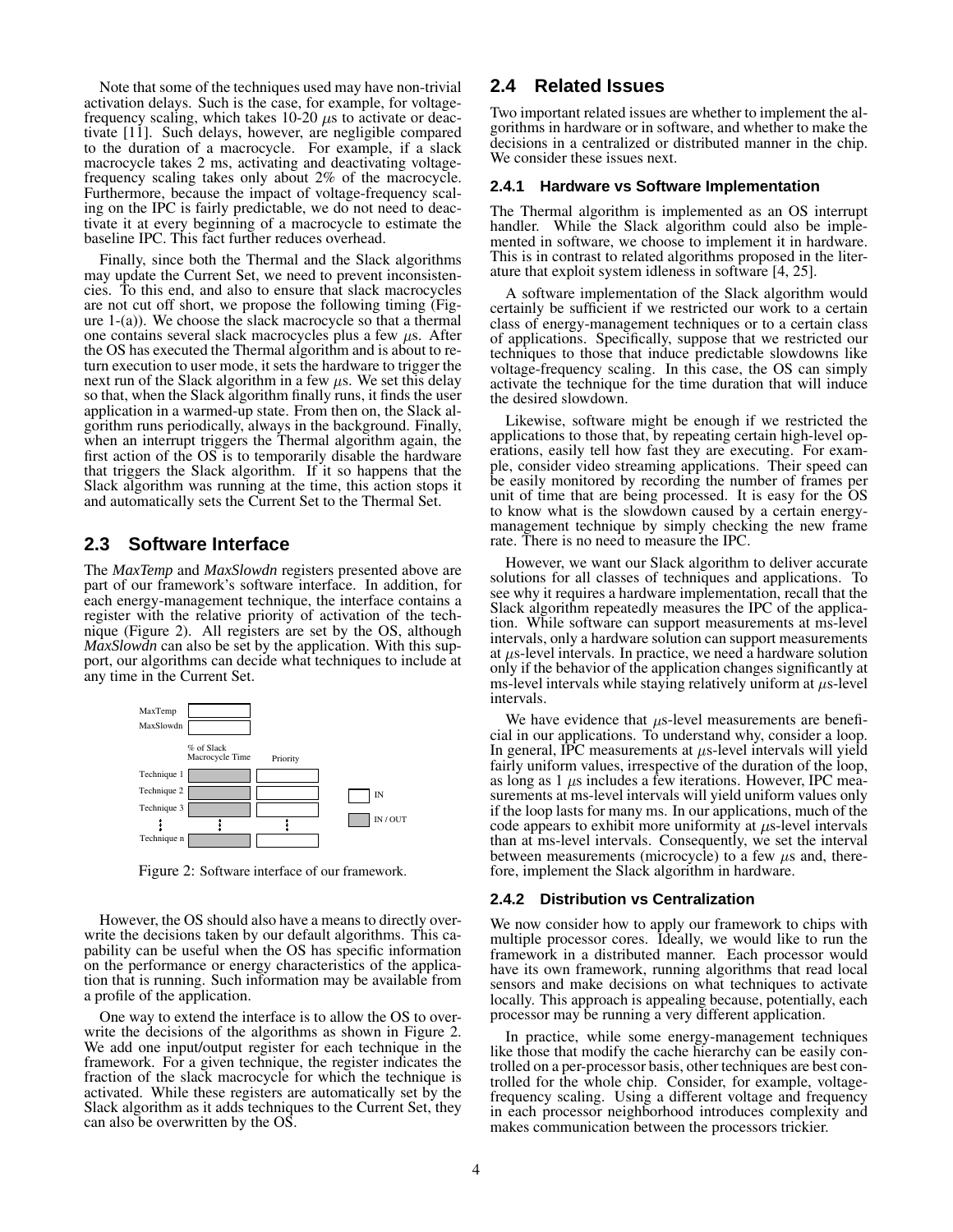One possible alternative is to use per-processor frameworks to run the algorithms and then, after a global synchronization step, make a global decision. However, such an approach is likely to suffer from synchronization overhead.

The approach that we take is to run the algorithm in a centralized manner. Signals from the different processor neighborhoods bring information from the distributed sensors to a central framework module. The module feeds the highest temperature and the sum of all the instructions executed to a centralized algorithm. While this approach requires a more careful timing design, it simplifies the decision-making process.

# **2.5 Energy Management Techniques**

The different energy-management techniques in the framework will target different components of the chip and impact the energy, execution time (delay), and energy-delay product of applications differently. In this section, we select a few, representative techniques to include in the prototype framework that will be evaluated in Section 4.

All the techniques that we select reduce the average power consumption at the expense of slowing down the application. However, while some techniques reduce the total energy consumed in the application run, others do not. Consequently, the techniques in the first group may or may not decrease the energy-delay product, while those in the second group always increase it.

Among the techniques in the first group, we include: subbanked data caches [9, 30], filter instruction caches [20], voltage-frequency scaling [11, 13], and reduced memory voltage [16]. In each of these cases, when the technique is activated, the system goes from a default configuration to a lower-energy, lower-performance one. These techniques can be used for both the Thermal and Slack algorithms.

Among the techniques in the second group, we include slowing down data cache hits and putting the processor to light sleep. These techniques simply introduce extra delay to reduce the average power. Due to their energy inefficiency, we will try to keep them out of our Thermal and Slack algorithms. However, they may contribute to the thermal crisis support.

We now briefly describe these techniques, while a more detailed description can be found in [36]. The values used for their parameters are listed in Section 3.1. Our framework can be easily extended to include other techniques.

### **Sub-Banked Data Cache**

With cache sub-banking, a cache access activates only part of the cache line selected instead of the whole line [9, 30]. To support sub-banking, the cache is augmented with additional decoding logic and transmission gates. When sub-banking is not activated, this logic adds negligible delay to the cache access time.

When sub-banking is activated, a cache access consumes less energy. This is because the number of activated bit lines and sense amplifiers is reduced. However, the presence of the extra decoding logic and transmission gates tends to increase the cache access time. Consequently, cache hits consume less energy but are slower. The energy consumption and speed of cache misses are unaffected.

### **Filter Instruction Cache**

The on-chip I-memories that supply instructions to the processors in an embedded chip are often designed with highperformance SRAM to ensure that their latency is minimal. They are also large, to hold the whole program. As a result, each access to them, while fast, consumes significant energy.

To address this problem, a small I-cache can be placed between the I-memory and the processor. Accesses to this cache are not faster in number of cycles than accesses to the already fast I-memory. However, they consume much less energy. As a result, this cache works somewhat like a filter cache [20].

If this filter cache is deactivated, all fetches go directly to memory, enabling a fast yet energy-consuming system. If, instead, the cache is activated, hits in the cache take the same time but consume much less energy. Misses, however, force the fetch to go to memory, adding up additional latency and energy consumption. Overall, with the cache activated, the system is likely to be slower but consume less energy.

An alternative design could be to eliminate the filter cache and add sub-banking to the I-memory. In such a design, however, accesses to an I-memory sub-bank could suffer one extra cycle of latency. The result is likely to be a slower system than the one with the filter cache.

### **Voltage-Frequency Scaling**

Reducing both the voltage and the frequency of the chip is a well-known technique [11, 13]. Dynamic energy is proportional to the square of the supply voltage, while dynamic power is proportional to the frequency and to the square of the voltage. To apply this technique, we simply reduce linearly the voltage and frequency of the whole chip to  $V_{dd,low}$  and  $f_{low}$ . This change works for the linear section of the scaling curve.

### **Reduced Memory Voltage**

We lower the voltage of only the DRAM array to  $V_{mem, low}$ . This can be done by changing the reference voltage used in an on-chip voltage converter according to the outputs of a detector [16]. Voltage changes have to be managed carefully because they induce non-linear changes to transistor characteristics. In this technique, to scale down other parameters as we scale down the voltage, we use circuit simulations. In addition, during the low-power mode, we also change the DRAM refresh intervals. The procedure that we use is outlined in [36].

### **Slowing Down Data Cache Hits**

This technique progressively reduces the number of outstanding data loads and stores that a processor can have and, later, increases the latency of cache hits. More specifically, the number of allowed outstanding accesses is progressively halved. Once we reach 1 load and 1 store, we progressively increase the cache hit latency one cycle at a time. When this technique is to be deactivated, we undo these changes in reverse order.

## **Light Sleep Mode**

In this technique, we put the processor in a light sleep mode for a period of time. We do not turn off the PLL, clock distribution, or DLLs to minimize any wake-up penalty. We simply gate the clock at the output of the DLLs. Since, by default, we were already clock-gating all the units not used, this technique cannot save much energy. In fact, because we are keeping the PLL, DLLs, and clock distribution lines on while slowing down the application, this technique ends up increasing the energy consumed. However, it reduces the average power consumed in the system.

# **3 EVALUATION ENVIRONMENT**

We evaluate an implementation of our adaptive framework on top of an advanced chip with multiple superscalar cores and DRAM banks. We use detailed software simulations at the architectural level. The simulations are performed using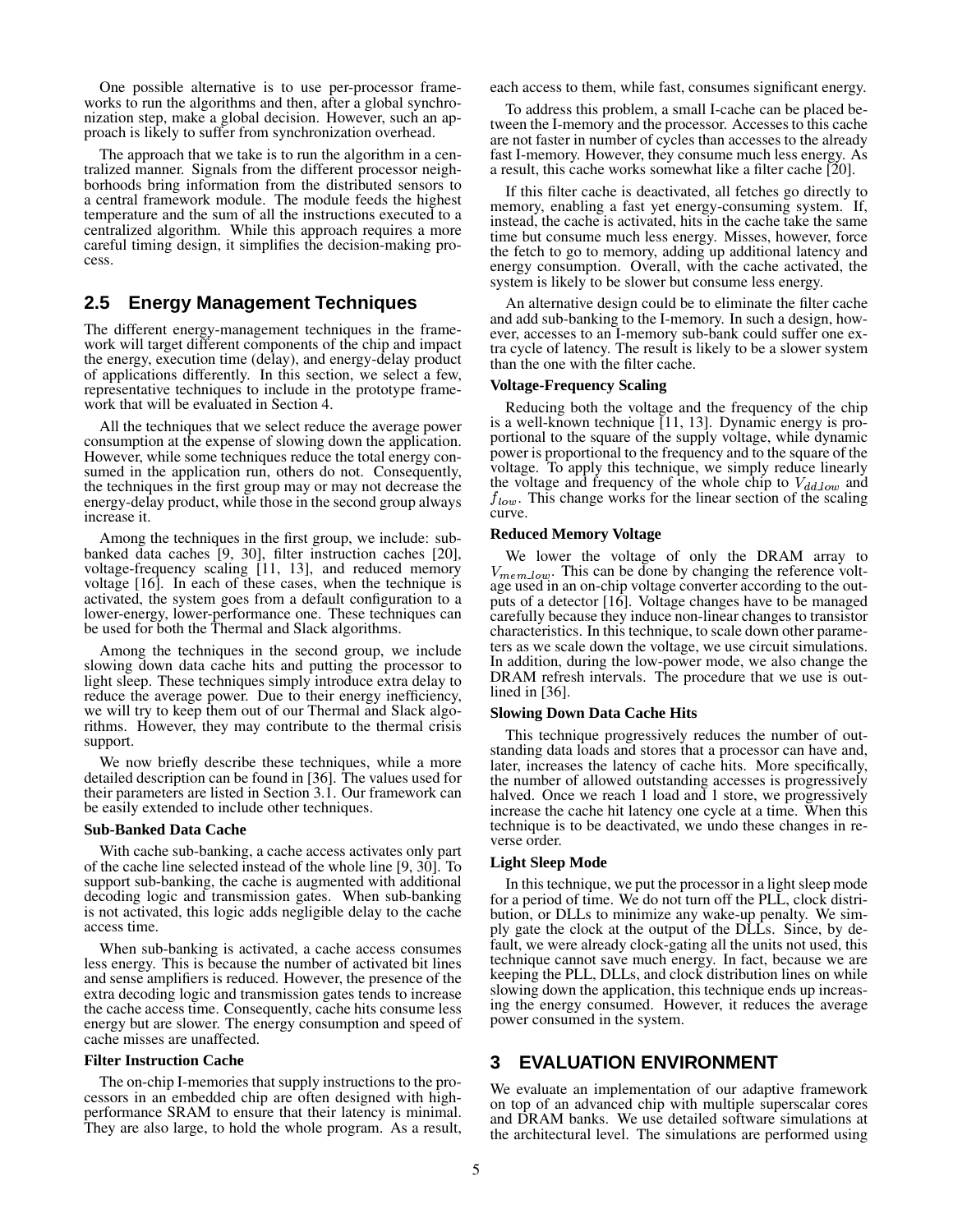

Figure 3: Chip architecture modeled: overview of the chip (a), per-processor memory hierarchy (b), and per-processor DRAM bank organization (c). In the charts, *RB*, *DB*, and *Row Dec* stand for row buffer, data buffer, and row decoder, respectively.

| Processor                     | D-Cache          | I-Cache          | 1-Memory         | Data Buffer      | Row Buffer      | DRAM Sub-Bank  |
|-------------------------------|------------------|------------------|------------------|------------------|-----------------|----------------|
| 2-issue in-order at 800 MHz   | Size: 8 KB       | Size: 128 inst.  | Size: 8 KB       | Number:          | Number: 5       | Number: 4      |
| BR Penalty: 2 cycles          | Assoc: 2         | Assoc: 1         | Line: 4 inst.    | Size: 256 b      | Size: 1 KB      | Num Cols: 4096 |
| Int, Ld/St, FP Units: $2,1,0$ | Line: $32B$      | Line: 4 inst.    | RTrip: $1.25$ ns | Bus: 256 b       | Bus: 256 b      | Num Rows: 512  |
| Pending Ld, St: 2,2           | RTrip: $1.25$ ns | RTrip: $1.25$ ns |                  | RTrip: $3.75$ ns | $RTrip: 7.5$ ns | $RTrip: 15$ ns |

Table 1: Parameters for a single memory bank and processor pair. In the table, *BR* and *RTrip* stand for branch and contention-free round-trip latency from the processor, respectively.

| Technique             | Label                         | Parameter Value                                                                                           |
|-----------------------|-------------------------------|-----------------------------------------------------------------------------------------------------------|
| Sub-banked            | $\overline{\textit{SubBank}}$ | Cache hit if no sub-banking: $RTrip = 1.25$ ns, $E = 222.8$ pJ                                            |
| data cache            |                               | Cache hit if sub-banking: $\overline{RTrip} = 2.50$ ns, $E = 69.1$ pJ                                     |
| Filter                | <b>IFilter</b>                | I-mem access: RTrip = $1.25$ ns, E/inst = $51.6$ pJ                                                       |
| instruction           |                               | I-cache hit: $RTrip = 1.25$ ns, $E/inst = 15.4$ pJ                                                        |
| cache                 |                               | I-cache miss + I-mem access: RTrip = 2.5 ns, $E/inst = 67.0$ pJ                                           |
| Voltage-freq. scaling | VoltFrea                      | $V_{dd,low} = 1.44$ V, $f_{low} = 640$ MHz, overhead of any scaling = 10 $\mu$ s                          |
| Reduced memory        | <b>MemVolt</b>                | $V_{dd} = 1.8$ V: RB access (RTrip = 7.5 ns, E = 500.1 pJ), DRAM access (RTrip = 15 ns, E = 3702.2 pJ)    |
| voltage               |                               | $V_{dd}$ = 1.2 V: RB access (RTrip = 7.5 ns, E = 500.1 pJ), DRAM access (RTrip = 21.25 ns, E = 2634.6 pJ) |
| Slowing D-cache hits  | SloHit                        |                                                                                                           |
| Light sleep mode      | Sleep                         |                                                                                                           |

Table 2: Values of the parameters used in our energy-management techniques. In the table, *E*, *RB*, and *RTrip* stand for energy, row buffer, and contention-free round-trip latency from the processor, respectively.

a MINT-based [32] execution-driven simulation system [21] that models all the components of the chip, including the superscalar processors. The simulator includes energy consumption models. In the following, we describe the architecture modeled, how we estimate the energy consumed, the applications executed, and the metrics used.

# **3.1 Architecture Modeled**

As an example of an advanced chip, we model a processor-inmemory chip with 64 simple processors cycling at 800 MHz and 64 Mbytes of DRAM. The target technology is IBM's 0.18  $\mu$ m Blue Logic SA-27E ASIC [12] with some expected improvements in DRAM density [36]. The default voltage is 1.8 V.

The chip is modeled after a *FlexRAM* chip [19]. Processors are 2-issue wide and statically scheduled. Each processor is associated with a 1-Mbyte DRAM bank. A processor can directly access its own DRAM bank as well as the DRAM of its left and right neighbors. Such support allows communication between the processors, effectively connecting them in a ring. In addition, as in *FlexRAM*, the chip contains an onchip controller that executes the serial sections of the application, including initialization, broadcast, and reduction operations [19]. The controller's contribution to the execution of our applications constitutes on average only 8% of the time, and is mostly limited to the initialization and ending parts of the application. For these reasons and because most chip resources are very underutilized when the controller runs, we do not include the controller's contribution in our evaluation.

Figure 3 shows the architecture of the chip. In the figure, Chart (a) gives an overview of the chip, while Chart (b) shows the memory hierarchy of each processor in the chip and Chart (c) shows the organization of each DRAM bank into sub-banks. Table 1 shows the most important architectural parameters for a single memory bank and processor pair.

Table 2 shows the values for the parameters of the energymanagement techniques included in our framework. The energy values used will be justified in the next section. The values of some other framework parameters are as follows. Changing the memory voltage with *MemVolt* is assumed to have negligible overheard. Both the thermal and the slack macrocycles are set to 1 ms, while the microcycle is set to 1  $\mu$ s. To avoid instability in the Thermal algorithm, we set a different *MinTemp* for each technique, as shown in Section 3.4. Finally, every time that we execute the Thermal algorithm, we charge 200 cycles to account for the overhead of the execution in the OS.

# **3.2 Estimating the Energy Consumed**

To estimate the energy consumed in the chip, we have applied scaling-down theory to data on existing devices reported in the literature, as well as used several techniques and formulas reported in the literature [3, 30, 18, 24, 34, 35]. A detailed discussion of the methods that we have followed can be found in [36]. In this section, we give an overview of how we estimate the energy consumed in the processor cores, memory hierarchies, and clocks. We also discuss how we validated the models.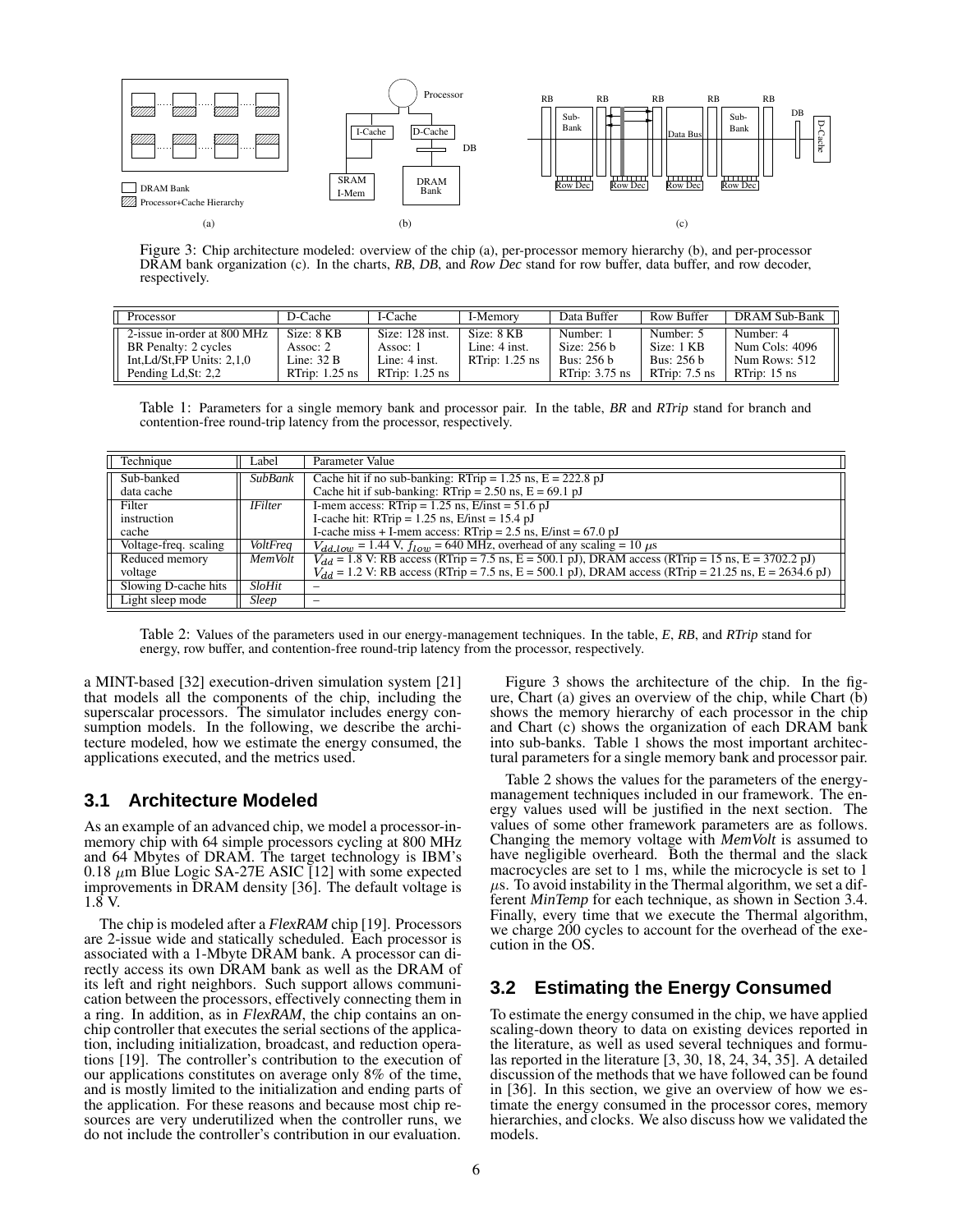## **Processor Cores**

Each core is a 32-bit 2-issue processor with a DLX-like pipeline. It supports a simplified version of the MIPS ISA with only 28 16-bit instructions [19]. We take the data from [35] and, by applying general scaling theory and considering technology trends, we estimate the average energy consumed in the register file, branch unit, ALU, and the other modules of the processor. Then, we can estimate the energy consumed by each type of instruction by adding up the energy of all the modules used by that particular instruction type. We assume perfect clock gating inside the processor code. With this approach, for example, we estimate that an add, a branch, and a multiply instruction consume an average of 56.1, 34.8, and 251.2 pJ, respectively.

## **Memory Hierarchies**

To compute the energy consumed in the memory hierarchy, we use popular models [30, 18]. We classify memory hierarchy accesses based on what level of the hierarchy they reach, and depending on whether they are reads, writes, or dirty line displacements. Then, we compute the average energy consumed by one access of each class. This is done by dividing the access into simple operations. For example, a read that hits in the row buffer is divided into a cache tag check, a read hit in the row buffer, and a line fill into the cache. Finally, to compute the overall energy in the memory hierarchy, we multiply the number of accesses of each class times the corresponding energy per access in the class, and then accumulate the contribution of all classes. As an example, Table 3 shows the average energy consumed by a read and a write access to different levels of the hierarchy.

| Level of the Hierarchy | Rd Energy (pJ) | Wr Energy (pJ) |
|------------------------|----------------|----------------|
| D-cache                | 222.8          | 246.3          |
| I-mem (per instr)      | 51.6           | 56.8           |
| Row buffer             | 500.1          | 2740.6         |
| DRAM bank              | 3702.2         | 3286.2         |

Table 3: Average energy consumption per access.

## **Clocks & Other**

The clocking system includes 1 main PLL and 16 distributed local DLLs [29]. The clock network is laid out in the chip using an H-tree structure to minimize skew. To estimate the overall energy of the clocking system, we estimate and add the contributions of several components, namely PLL, DLLs, buffers, and distribution lines. Such contributions are estimated based on [3] and on capacitance models. Overall, the estimated average energy per cycle is 957.5 pJ. This figure does not include the energy for the clock inside the processor cores. The latter is included in the computation for the cores. Further details can be found in [36].

### **Validation**

We validate our energy estimates with several experiments. We report on two of them here. In the first validation, we examine our cache model. We compare our energy estimates to those generated with the CACTI v2 models [34]. Since CACTI uses a relatively old sense amplifier model, we change it to a more aggressive one. The comparison shows that our estimates of energy consumption in the data cache and CACTI's are only 9% different [36].

In a second validation, we focus on the relative energy consumption of the I-cache, D-cache, clock, and processor core. Such a relative breakdown of energy for the Strong ARM processor is available from [24]. We compute the corresponding estimates for one of our processors plus its associated caches and share of the clock. While there are some differences between the two architectures, getting a similar breakdown is reassuring. The comparison shows that the contribution of each of the components does not differ by more than an absolute 6% between the two systems [36].

## **3.3 Applications Executed**

For the experiments, we use 6 applications that are suitable to the integer-based processor-in-memory chip considered: they access a large memory size, are very parallel, and are integer based. They come from several industrial sources. We have parallelized each application into 64 threads by hand.

Table 4 lists the applications and their characteristics. They include the domains of data mining, neural networks, protein matching, multimedia, and image compression. Each application runs for several billions of instructions. Appendix A gives more information on each application.

## **3.4 Metrics Used**

We characterize an application run with four metrics: performance (measured with total execution time, also called *delay*), average power consumption, total energy consumption, and product of energy times execution time (energy-delay product [10]). We will strive for a low energy-delay product, since it implies a good balance between high speed and low energy consumption.

In some experiments, we need to estimate chip temperature. However, our models only use energy and power metrics. We currently do not have a thermal model that, taking into account the chip package and cooling support, translates sustained power dissipation into chip temperature.

It is known, however, that heat transfers occur at the ms level [31]. As a result, it has been suggested to use the average power dissipated over many cycles as a proxy for temperature [5]. We follow this approach and use a metric called  $Power^*$  as a proxy for chip temperature. At a given time,  $Power^*$  is 0.75 times the average power consumed by the chip in the last millisecond plus  $0.25$  times the value of  $Power^*$  a millisecond ago. While clearly not perfect, this recursive definition tries to approximate the behavior of temperature. Using this metric, the proxy for *MinTemp* for *VoltFreq*, *SubBank*, and *IFilter* is set to 45%, 75%, and 78%, respectively of the proxy for *MaxTemp*.

## **4 EVALUATING THE FRAMEWORK**

To assess our DEETM framework, we evaluate three issues: the management of multiple energy-management techniques (Section 4.1), the Thermal algorithm (Section 4.2), and the Slack algorithm (Section 4.3).

## **4.1 Technique Analysis & Comparison**

Given a DEETM framework with multiple techniques, the first question to ask is what combination of techniques should it apply and in what order. We now answer this question for our framework.

### **Comparing Individual Techniques**

We start by comparing the individual techniques with the following experiment for each application. We execute the application without activating any technique and record the average power dissipated  $\overline{P_{orig}}$  (last column of Table 4). Then, for each technique, we perform four runs dynamically activating the technique with different intensities. The inten-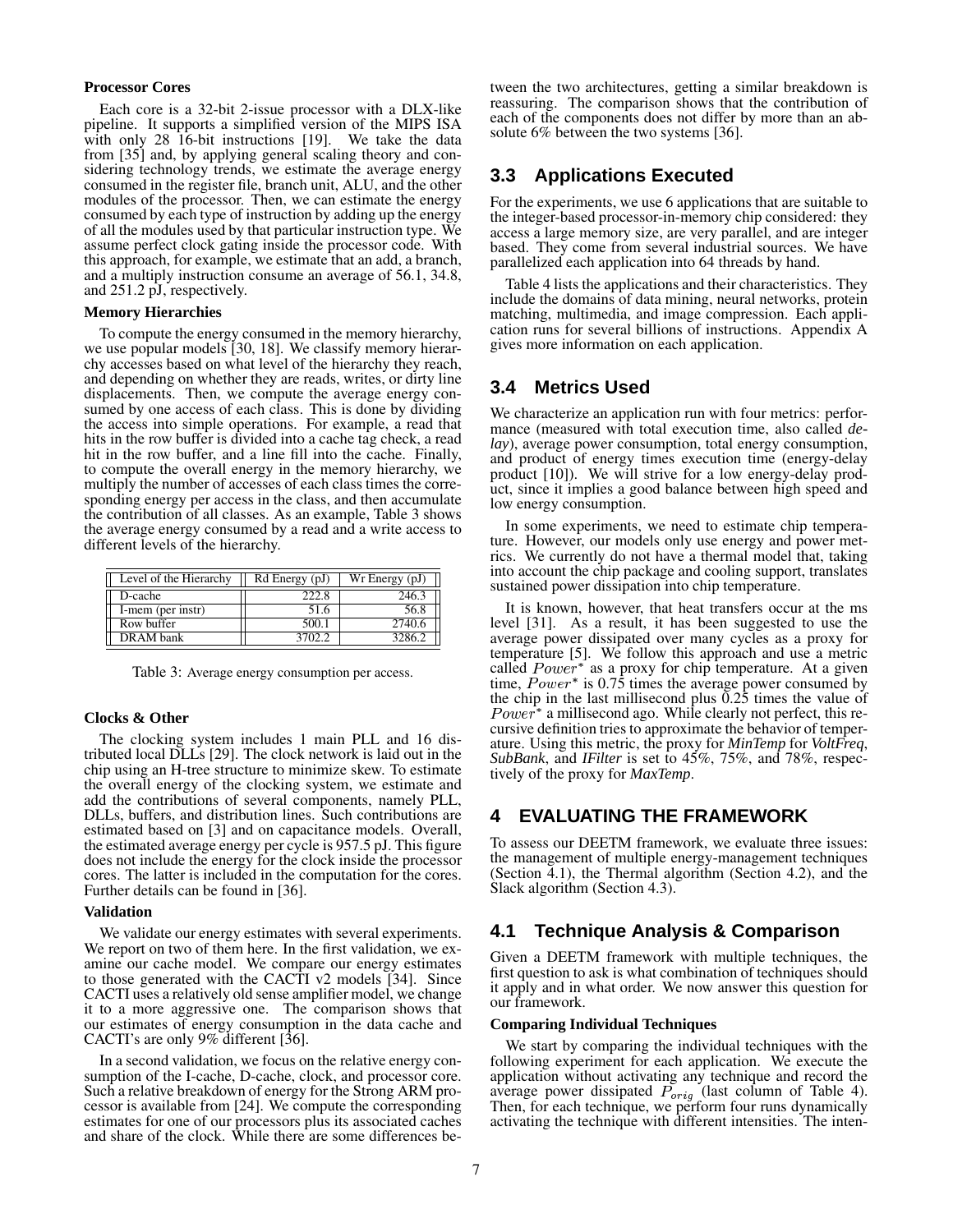| Appl.                        | What It Does                 | Problem Size                                                                       | D-Cache<br><b>Hit Rate</b> | Average<br>Power(W) |
|------------------------------|------------------------------|------------------------------------------------------------------------------------|----------------------------|---------------------|
| <b>GTree</b>                 | Data mining: tree generation | 5 MB database, 77.9 K records, 29 attributes/record                                | 0.507                      | 10.2                |
| DTree                        | Data mining: tree deployment | 1.5 MB database, 17.4 K records, 29 attributes/record                              | 0.986                      | 10.8                |
| <b>BSOM</b>                  | <b>BSOM</b> neural network   | 2 K entries, 104 dimensions, 2 iterations, 16-node network, 832 KB database        | 0.947                      | 15.5                |
| <b>BLAST</b>                 | BLAST protein matching       | $\overline{12.3}$ K sequences, 4.1 MB total, 1 query of 317 bytes                  | 0.969                      | 8.7                 |
| <i>Mpeg</i>                  | MPEG-2 motion estimation     | 1 1024x256-pixel frame plus a reference frame. Total 512 KB                        | 0.999                      | 11.3                |
| $\overline{\phantom{a}}$ FIC | Fractal image compressor     | $1\,512x512$ -pixel image, $4\,512x512$ -pixel internal data structure. Total 2 MB | 0.978                      |                     |

Table 4: Applications executed.



Figure 4: Impact of dynamically applying each individual energy-management technique: total energy consumed by the applications (a), their execution time  $(b)$ , and their energy-delay product (c). The data is normalized to a run with no active technique and then averaged out across all applications.

sity is regulated with a power threshold: if the power in the last microcycle was over the threshold, the technique gets activated; the technique is deactivated when the power in the last microcycle was such that the technique could be deactivated without going over the threshold again. We set the thresholds to  $1.\overline{2} \times P_{orig}$ ,  $1.0 \times P_{orig}$ ,  $0.\overline{8} \times P_{orig}$ , and  $0.6 \times P_{orig}$ . Finally, we perform an experiment activating the technique for the whole run.

Figure 4 shows the results. The results of each run have been normalized to the run with no active technique for the same application, and then averaged out across all applications. The figure shows the resulting average power consumed in the run (X axes) against the total energy consumed (Chart (a)), execution time (Chart (b), where execution time is labeled *Delay*), and energy-delay product (Chart (c)). Since *SloHit* has a behavior very similar to *Sleep*, we do not show *SloHit* to simplify the charts.

The figure shows that the behavior of *Sleep* is different from the others as the average power decreases. *Sleep* does not reduce the energy (Chart (a)), substantially slows down the applications (Chart (b)) and, as a result, increases the energy-delay product significantly (Chart (c)). Consequently, due to its inefficiency, we only use it as the last resort in a thermal crisis.

The other four techniques (*IFilter*, *SubBank*, *VoltFreq*, and *MemVolt*) decrease the energy consumed by the chip (Chart (a)) and, while they still slow down the application (Chart (b)), they manage to reduce the energy-delay product or keep it roughly constant (Chart (c)). They differ significantly, however, in the slope of their curves and in the maximum power reduction that they can deliver. The maximum reduction is delivered when they are applied statically. This situation corresponds to the leftmost point of each curve.

To compare these four techniques to each other, we examine Chart (c). Recall that we want to minimize the energydelay products. Under this requirement, the chart tells us what is the best technique to apply individually, and how to rank the techniques in case we want to apply them in a combined manner.

If we want to apply a single technique, we should choose the one that, for the desired average power reduction, delivers the lowest energy-delay product. For example, for power reductions that are less than 20%, *IFilter* is the best. *SubBank* is the best if we want reductions between 20 and 25%, while *VoltFreq* is the best for reductions larger than 25%. From this data, we can see that *IFilter* and *SubBank* are good but limited. Since their scope is only memory system accesses, they deliver modest power reductions.

If, instead, we want to rank the techniques for a possible combined application of them, what matters is not the absolute power reduction but the slope of the curves. Specifically, we approximate each curve with a straight line and record the slope of the line. The techniques with the highest positive slopes should be given the highest priority. Consequently, in our framework, the order of application of the techniques, irrespective of the power reduction desired, should be *IFilter*,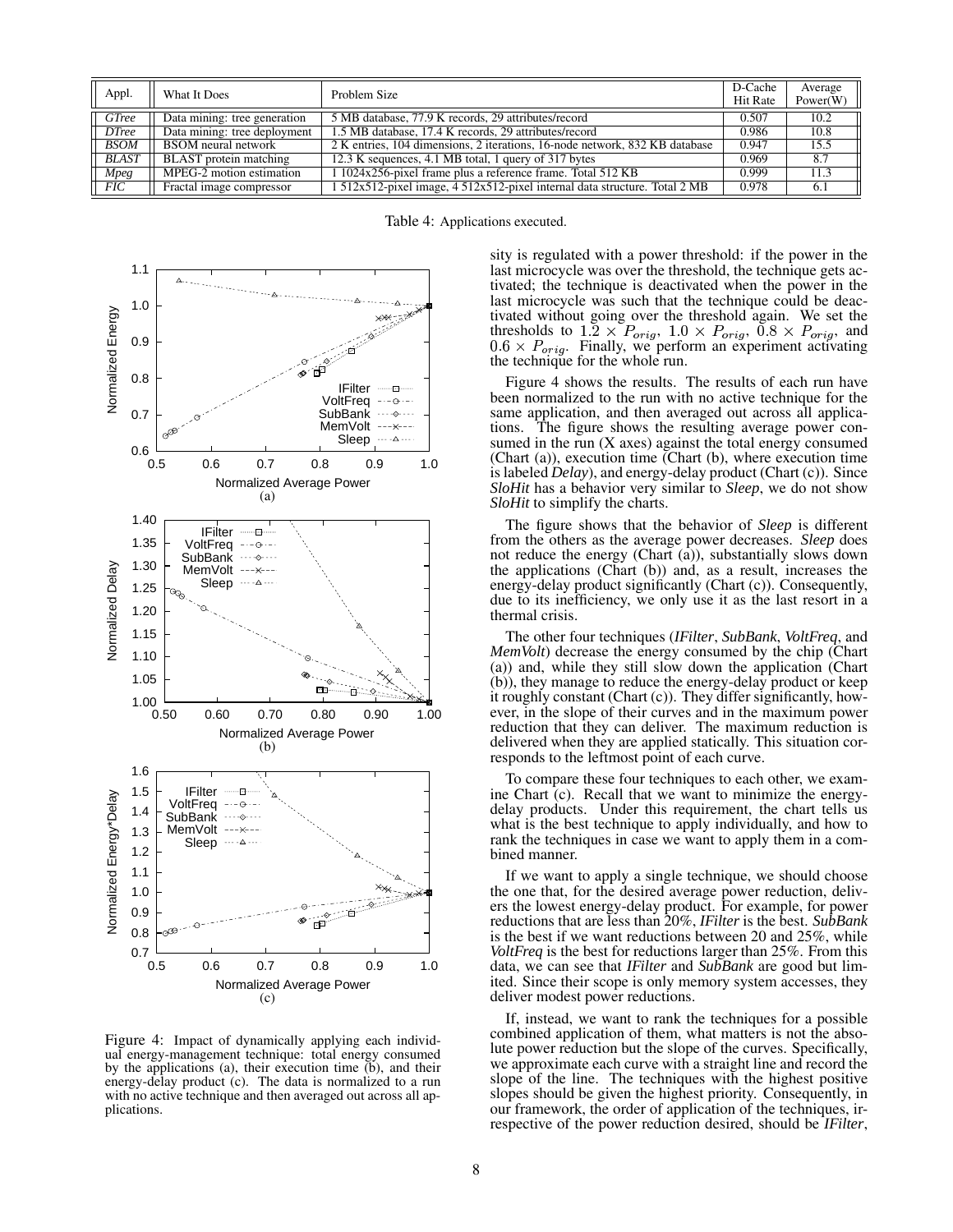then *SubBank*, then *VoltFreq*, and so on.

Note that, for our techniques, the shape of the curves makes it possible to reasonably approximate each curve with a single straight line. This may not be true, however, in other scenarios, where we would need different straight lines in different segments of a given curve. In this case, the ranking of techniques would not be as straightforward: it would depend on the power reduction desired.



Figure 5: Impact of dynamically applying a combination of energy-management techniques: total energy consumed by the applications (a), their execution time (b), and their energy-delay product (c). The data is organized as in Figure 4.

Another complication occurs if the slope of a curve changes when the technique is combined with other techniques. While we have observed this effect in our framework, it does not change the ranking of techniques listed above.

Finally, we note that *MemVolt* reduces neither the average power much nor the energy-delay product. It is, therefore, unattractive. Its scope for impact is limited to applications with many cache misses. Unfortunately, even in this case, we find that it works poorly because the slower DRAM becomes a contention bottleneck that slows down the application (Chart (b)).

### **Applying Combined Schemes**

To see the potential of our framework, we combine the three most effective techniques, namely *IFilter*, *SubBank*, and *VoltFreq*, into a single scheme. We consider two different schemes: *Comb* activates and deactivates the three techniques simultaneously, while *Grad* activates and deactivates them gradually. *Grad* uses the ranking selected before: it activates *IFilter* first; if more power or energy reduction is needed, it activates *SubBank*; if more is needed, it activates *VoltFreq*. When the techniques must be deactivated, it follows the reverse order.

Figure 5 shows the results of repeating the experiments of Figure 4 for *Comb* and *Grad*. For reference purposes, the figure also includes the curves for *VoltFreq* and *IFilter* from Figure 4. Note, however, that the axes have been expanded relative to Figure 4.

We can see from Figure 5 that, for modest power reductions, the effectiveness of *Comb* is between that of *VoltFreq* and *IFilter*. Specifically, Chart (c) shows that, for a given power reduction, the energy-delay product of *Comb* is between that of *VoltFreq* and *IFilter*. Consequently, *Comb* works well. In addition, *Comb* can deliver much higher power reductions than the individual techniques: if *Comb* is statically applied, it can reduce the average power by up to 70%. As a result, the final energy-delay product obtained in Chart (c) is also much lower than for the individual techniques.

As can be seen in the figure, however, *Grad* is better. Chart (c) shows that, for modest power reductions, this scheme delivers energy-delay products that are nearly as low as *IFilter*, the best of the three techniques. This is because, for this range of reductions, *Grad* is largely *IFilter*. When larger reductions are desired, *Grad* starts using the less optimal techniques. Finally, as we approach large reductions, it gets closer to *Comb*. In all cases except static application, however, *Grad* has a lower energy-delay product than *Comb* (Chart (c)).

These results form the rationale behind our choice of Thermal and Slack algorithms in Section 2.2: a gradual, priorityordered application of techniques that reduce the energydelay product. Consequently, we implement the Slack and Thermal algorithms with *Grad*. In addition, as part of the Thermal algorithm, we keep one additional technique ready for activation in case of a thermal crisis. Such a technique, which must be able to reduce the average power consumed as much as needed, is chosen to be *Sleep*.

#### **Variation Across Applications**

Finally, we note that, although different applications behave differently, the schemes chosen for our adaptive framework work well across all applications. For lack of space, we only briefly discuss the two individual applications that diverge the most from the average: *GTree* and *DTree*. *GTree* has a high data cache miss rate (Table 4), which causes *SubBank* to have relatively less impact. *DTree*, on the other hand, has relatively more I-cache misses, which causes *IFilter* to be less effective. Overall, however, it can be shown that *Grad* is very effective: it reduces the energy-delay product significantly, while enabling large reductions in average power.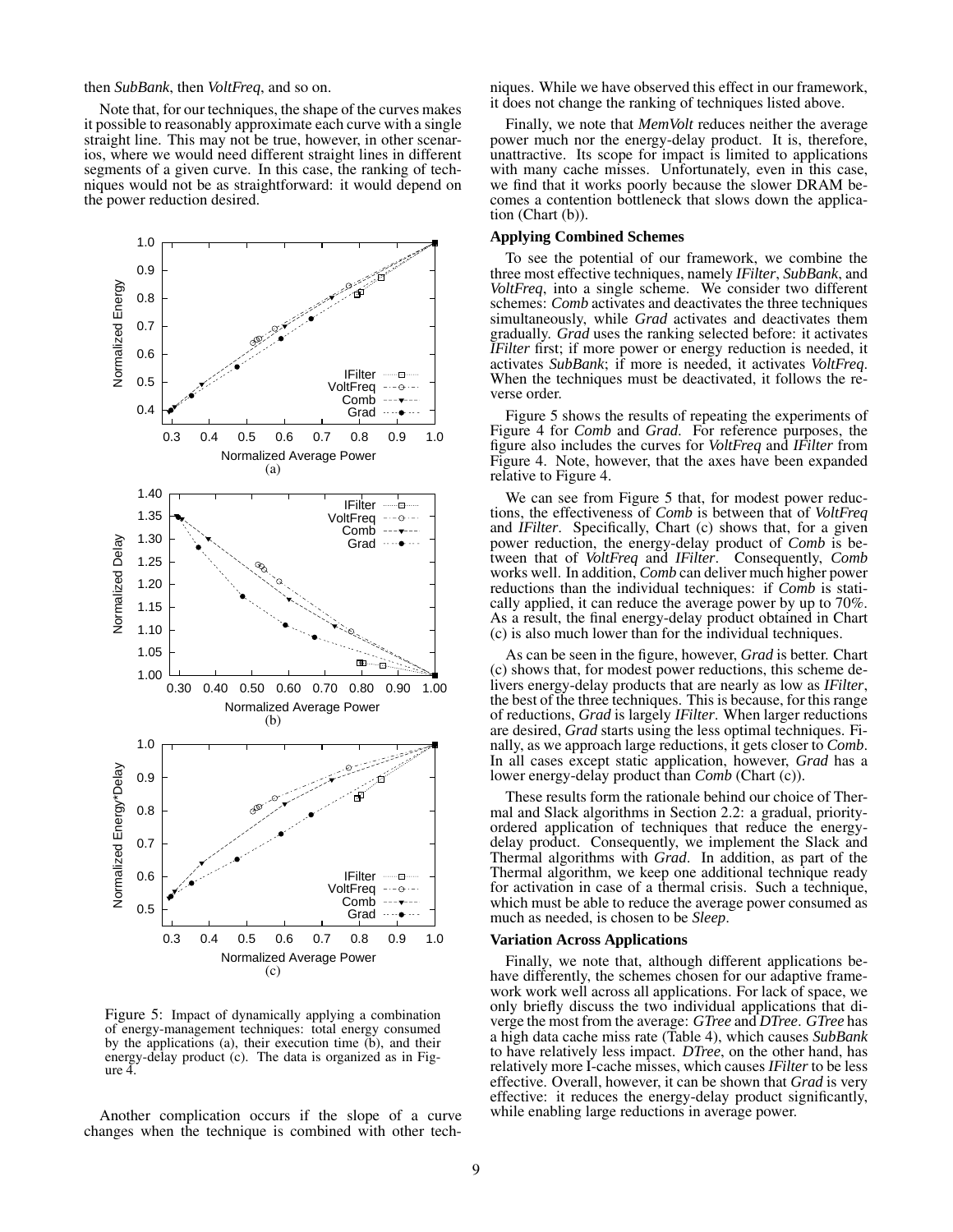## **4.2 Evaluating the Thermal Algorithm**

The goal of the Thermal algorithm is to keep the temperature of the chip lower than *MaxTemp*, while minimizing any resulting application slowdown. In addition, under no condition should the temperature surpass *CrisisTemp*. As indicated before, we use *Grad* and, if *CrisisTemp* is reached, we activate *Sleep*. We call the resulting scheme *Grad+Sleep*.

To show that *Grad+Sleep* is effective, we demonstrate that, given different *MaxTemp* temperature limits, it effectively keeps the chip temperature below *MaxTemp* practically all the time, while slowing down the execution only modestly. Recall that, as stated in Section 3.4, we use  $Power^*$  as a proxy for temperature.

In Figure 6, we show the results of applying *Grad+Sleep* under different  $Power*$  limits. These limits are proxies for *MaxTemp*. For each application, the limits considered are  $1.2 \times P_{orig}$ ,  $1.0 \times P_{orig}$ ,  $0.8 \times P_{orig}$ , and  $0.6 \times P_{orig}$ , where  $P_{orig}$  is the original average power of the application (last column of Table 4). To get an idea of the absolute values of these limits, if we average them out across all the applications, we get 12.5, 10.4, 8.3, and 6.3 W, respectively. The crisis  $Power^*$  is set sufficiently high such that it is never reached. As usual, the data is normalized to the original conditions of the application and then averaged out across all applications.



Figure 6: Impact of enforcing different Power\* limits in the chip: fraction of thermal macrocycles over the  $Power^*$ limit (a) and resulting execution time of the applications (b). These limits are proxies for *MaxTemp*.

Figure 6-(a) shows the fraction of thermal macrocycles where  $Power^*$  is above the limit before we activate our framework (*Original*) and after (*Grad+Sleep*). The chart shows that, irrespective of how low we set the limit to, our

framework keeps  $Power^*$  below it for practically all the time. This is true even after setting the limit to 0.6 times the average power in the chip before activating the framework, which is the leftmost point of the chart. Such a limit places 85% of the *Original* macrocycles over the limit.

Figure 6-(b) shows the resulting execution time of the applications after activating the framework. If we focus on the *Grad+Sleep* curve, we see that, for modest limits, the scheme induces minimal slowdowns. For example, after setting the limit to 1.2 times the original average power, our framework only slows down the applications, on average, by 8%.

Overall, from the previous two discussions, we see that the goal of the Thermal algorithm is realized. For comparison purposes, however, Figure 6-(b) also shows the impact of using less efficient schemes. *Comb+Sleep* uses *Comb* instead of *Grad*. *SleepOnly* simply uses the *Sleep* technique when  $Power^*$  surpasses the limit. More specifically, when a thermal macrocycle records a  $Power^*$  higher than the limit, the fraction of non-sleeping cycles in the next macrocycle is decreased proportionally to how much  $Power^*$  was over the limit. This scheme is, therefore, self-regulating. From the figure, we see that such schemes induce higher slowdowns than *Grad+Sleep*. *SleepOnly* is especially inefficient for relatively low  $Power^*$  limits. However, it works well for the highest limit because it is being applied in a fine-grained manner.

## **4.3 Evaluating the Slack Algorithm**

The goal of the Slack algorithm is to save as much energy as possible without extending the execution of the application beyond a given tolerable slack. As indicated before, we implement the algorithm with *Grad*. To show that our framework is effective, we demonstrate that, given different slack sizes, *Grad* delivers large energy savings without slowing down the job noticeably more than tolerable.

In Figure 7, the framework is tested with different slack sizes, specified as a percentage of the original execution time of the application. As usual, the data is normalized to the original conditions of the application and then averaged out across all applications.

Figure 7-(a) shows the resulting energy consumed by the applications for different slack sizes. The chart shows that *Grad* delivers large energy savings by exploiting even small slacks. For example, if the applications are allowed to exploit a 10% slack, they consume only 60% of the original energy; if they are given a 30% slack, they consume only 40%.

To put the effectiveness of *Grad* in perspective, the chart also shows the curves for  $E \times D = constant$  and  $E \times D^2 =$  $constant$ . As a reference, the voltage-frequency scaling technique [11, 13] often falls in between the  $E \times D$  and  $E \times D^2$ curves. Indeed, if the scaling of voltage and frequency is linear, since energy is proportional to the square of the voltage and delay is inversely proportional to the frequency,  $E \times D^2$ remains constant. In practice, the scaling deviates from linear behavior and we move toward the  $E \times D$  curve. Overall, from the distance between these curves and *Grad*, we can see that our framework is very effective, especially with small slacks.

Figure 7-(b) shows the fraction of the tolerable slack that is used up by our framework. We see that, for modest-sized slacks, *Grad* tends to deviate little from using the maximum tolerable slack. Any under- or over-utilization is limited to about 2% of the slack. As the slack increases over 35% of the execution time, the applications cannot use it all, even when all the techniques in *Grad* are in full operation. As a result, part of the slack is wasted. Overall, we see that the goal of the Slack algorithm is realized: *Grad* delivers large energy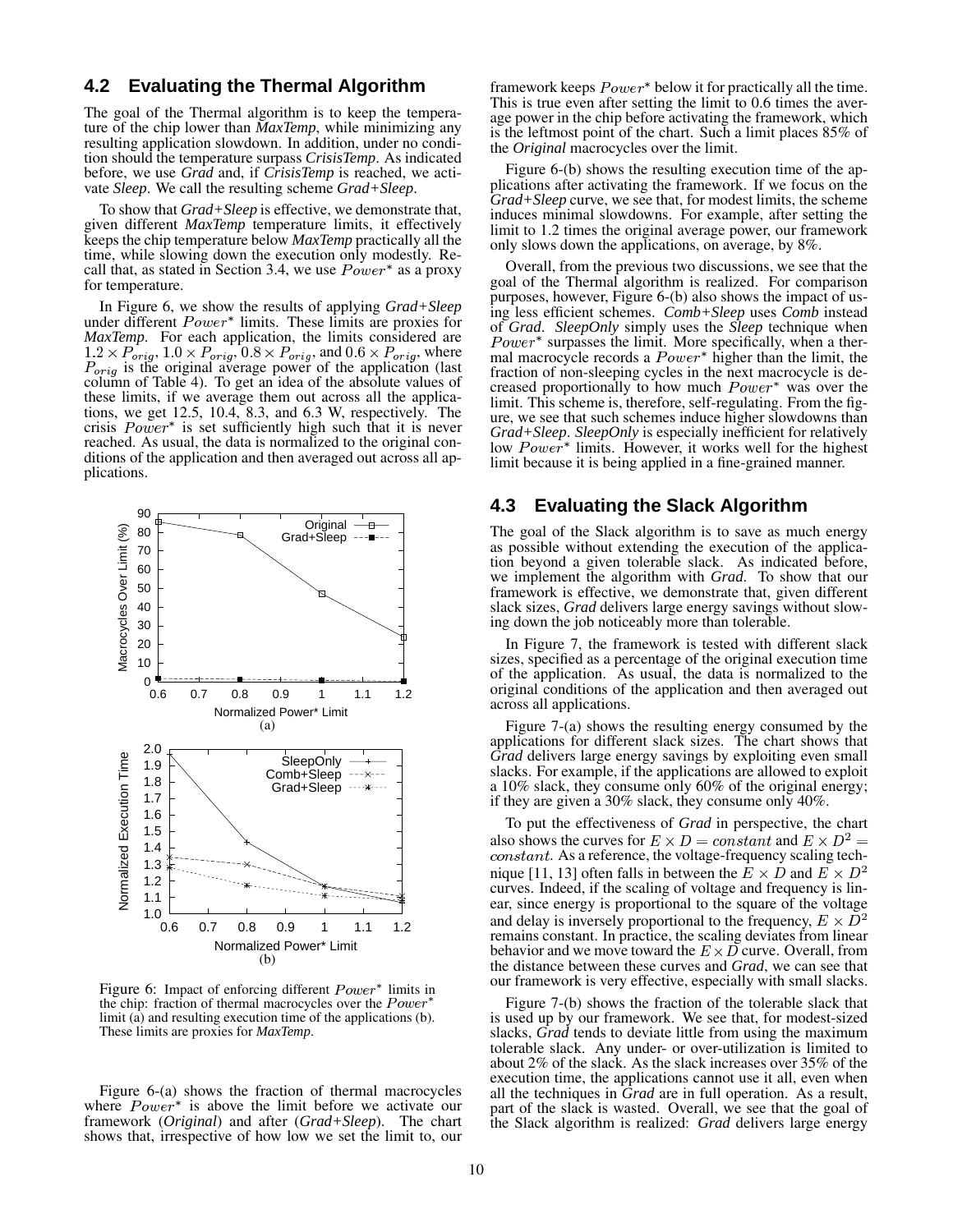reductions by exploiting even small slacks.

To gain insight into any possible improvements over *Grad*, Figures 7-(a) and 7-(b) also show the behavior of an ideal scheme that we call *Oracle*. At any given microcycle in the execution, *Oracle* applies the combination of *IFilter*, *SubBank*, and *VoltFreq* that best furthers the goal of the Slack algorithm. Since *Oracle* is based on perfect knowledge of the future, it should have, for a given slack, the lowest energy curve in Chart (a). In some cases, however, *Grad* reduces the energy slightly more than *Oracle*. This is because, due to imperfect prediction of the future, *Grad* sometimes goes slightly over the tolerable slack in Chart (b). Overall, however, the charts show that there is not much difference between the *Oracle* and *Grad* curves, which suggests that *Grad* is very competitive.



Figure 7: Effect of exploiting different execution slacks: resulting energy consumed by the applications (a) and fraction of the slack that is used up (b).

## **5 RELATED WORK**

Of all the techniques and systems listed in Section 1, the work most related to ours is the one on dynamic systems for chiplevel energy management. These systems can be classified into three groups. The first one targets temperature control, for example through context switching to jobs that consume less power [27] or through speculation control [5]. The second group targets energy efficiency without compromising performance, for instance through speculation control [23] or through reconfigurability [1]. A final group targets energy efficiency by exploiting slack and, therefore, slowing down the system. This is done, for example, through voltage and frequency scaling [25] or through switching to less aggressive instruction issue and speculation support [8]. Our work is different in two ways: we target both energy efficiency and temperature control, and we combine many techniques in a unified dynamic framework.

Recently, dynamic application of voltage and frequency scaling or various sleep modes have become popular among microprocessors [11, 13].

A related approach is that of ACPI (Advanced Configuration and Power Interface), an open industry specification that defines an interface for the OS to activate low-power modes [14]. Our work differs from ACPI in two ways. First, in ACPI, any decision and control of power modes is done by the OS. In our framework, the decision and control is best done with a combination of software and hardware, which enables finer-grained energy management. Second, current ACPI releases are only concerned with various sleeping modes, while we combine techniques that trade energy for performance.

ACPI and other OS-driven approaches have been used at the system level to save energy dynamically. For example, it is feasible to save energy by dynamically shutting down unused modules of the system like hard disks or the LAN [4]. Alternatively, the savings can come from dynamically reducing the quality of service to the application [7].

## **6 CONCLUSIONS AND FUTURE WORK**

To address the problem of high energy consumption in current and upcoming chips, several schemes for dynamic energy management have recently been proposed. However, such schemes are still relatively limited and, in addition, tend to tackle only one of the two aspects of energy management: either energy efficiency or temperature control. To address these limitations, this paper has proposed a framework for Dynamic Energy Efficiency and Temperature Management (DEETM). The framework addresses the two aspects of energy management in a unified form. In addition, it combines a suite of energy-management techniques that can be activated individually or in groups according to a given policy.

The evaluation has shown that our framework is very effective, especially when the tolerable slowdowns and temperature limits are modest. In these scenarios, dynamic application of the most fitting techniques in the suite is most costeffective: temperature limits are enforced with small slowdowns and large energy savings are delivered by exploiting small slacks. For example, the framework delivers a 40% energy reduction with only a 10% application slowdown. Overall, we feel that it makes sense for future advanced chips to include a DEETM framework like ours that combines multiple techniques.

As part of our ongoing work, we are trying to improve our DEETM framework by adding more techniques to it. We can then quantify the complementarity of and the overlap between different techniques.

Another approach that we are exploring is the potential of profiling. We can profile an application and, depending on what are its main energy and performance bottlenecks, tailor the activation of the techniques. Experience with the *Oracle* scheme in Section 4.3, however, suggests that little more can be done for the techniques and applications considered. However, other techniques and applications may behave differently. Finally, we are examining how to tailor the framework for different classes of chips, namely high-end microprocessors, chip multiprocessors, and different types of systems on a chip.